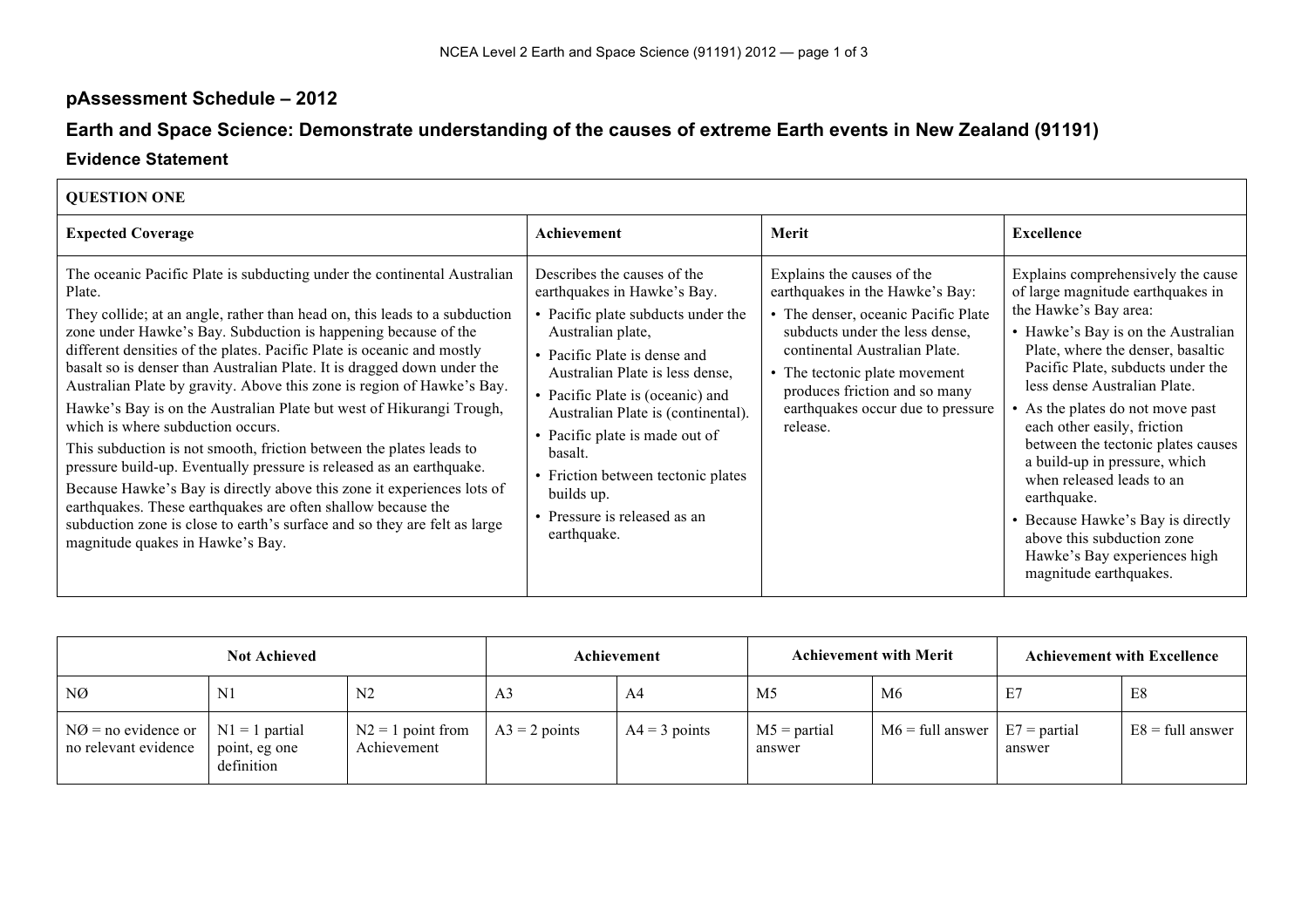| <b>QUESTION TWO</b>                                                                                                                                                                                                                                                                                                                                                                                                                                                                                                                                                                                                                                                                                                                                                                                                                                                                                                                                                                                                |                                                                                                                                                                                                                                                                                                                                                                                                                                                                        |                                                                                                                                                                                                                                                                                                         |                                                                                                                                                                                                                                                                                                                                                                                                                                                                                                                                                                                                           |  |  |  |  |  |
|--------------------------------------------------------------------------------------------------------------------------------------------------------------------------------------------------------------------------------------------------------------------------------------------------------------------------------------------------------------------------------------------------------------------------------------------------------------------------------------------------------------------------------------------------------------------------------------------------------------------------------------------------------------------------------------------------------------------------------------------------------------------------------------------------------------------------------------------------------------------------------------------------------------------------------------------------------------------------------------------------------------------|------------------------------------------------------------------------------------------------------------------------------------------------------------------------------------------------------------------------------------------------------------------------------------------------------------------------------------------------------------------------------------------------------------------------------------------------------------------------|---------------------------------------------------------------------------------------------------------------------------------------------------------------------------------------------------------------------------------------------------------------------------------------------------------|-----------------------------------------------------------------------------------------------------------------------------------------------------------------------------------------------------------------------------------------------------------------------------------------------------------------------------------------------------------------------------------------------------------------------------------------------------------------------------------------------------------------------------------------------------------------------------------------------------------|--|--|--|--|--|
| <b>Expected Coverage</b>                                                                                                                                                                                                                                                                                                                                                                                                                                                                                                                                                                                                                                                                                                                                                                                                                                                                                                                                                                                           | Achievement                                                                                                                                                                                                                                                                                                                                                                                                                                                            | Merit                                                                                                                                                                                                                                                                                                   | <b>Excellence</b>                                                                                                                                                                                                                                                                                                                                                                                                                                                                                                                                                                                         |  |  |  |  |  |
| Lake Pupuke formed when the hot basalt came in contact with the cold<br>sea water, the eruption became very violent forming steam. Material<br>was blasted out of the volcano, which formed a tuff ring.<br>Mount Eden has a scoria cone, which is created by lumps of hot lava<br>thrown out of the volcano in a molten state due to gases trapped in the<br>magma (fire fountain). The magma cools quickly in the air forming<br>Scoria, which contains vesicles due to the trapped gases. The scoria<br>builds up to form steep sided cones<br>Both volcanoes are formed by hot spots where magma from the<br>mantle rises towards the surface and forces its way through the<br>overlying crust. These volcanoes do not have a magma chamber. They<br>are produced from the same magma (formed from melted mantle) that<br>has come from great depths and has the same chemical composition.<br>The basalt lava has low viscosity and low silica hence the lava is more<br>free flowing than other lava types. | Describes a volcano in terms of:<br>• Lake Pupuke is more explosive<br>than Mt Eden.<br>• Mt Eden's slope is steeper than<br>Lake Pupuke.<br>• Mt Eden is cone-shaped.<br>• Describes general idea of hotspot<br>formation.<br>Steam was created from the hot<br>magma.<br>· Scoria would have been made and<br>this would have cause a low ring<br>to form around the crater.<br>• Rate of cooling of the lava.<br>• Less silica means the lava has low<br>viscosity. | Explains the shape or explosiveness<br>or formation of Lake Pupeke or Mt<br>Eden.<br>Eg:<br>• Lake Pupuke formed when the hot<br>basalt came in contact with the<br>cold sea water.<br>• The eruption became very violent<br>due to the production of steam<br>causing the formation of a tuff<br>ring. | Explains the similarities or<br>differences between the two<br>volcanoes.<br>• Both volcanoes are formed by<br>hot spots where magma from the<br>mantle rises towards the surface<br>and forces its way through the<br>overlying crust. These volcanoes<br>do not have a magma chamber.<br>They are produced from the<br>same magma, which has the<br>same chemical composition.<br>• Lake Pupuke formed when the<br>hot basalt came in contact with<br>the cold sea water, the eruption<br>became very violent; due to the<br>production of steam. On the<br>other hand Mount Eden is less<br>explosive. |  |  |  |  |  |

| <b>Not Achieved</b>                                                                        |            | Achievement                        |                 | <b>Achievement with Merit</b> |                          | <b>Achievement with Excellence</b> |        |                           |
|--------------------------------------------------------------------------------------------|------------|------------------------------------|-----------------|-------------------------------|--------------------------|------------------------------------|--------|---------------------------|
| NØ                                                                                         | N1         | N <sub>2</sub>                     | A <sub>3</sub>  | A4                            | M <sub>5</sub>           | M6                                 | E7     | E8                        |
| $\vert$ NØ = no evidence or $\vert$ N1 = 1 partial<br>no relevant evidence   point, eg one | definition | $N2 = 1$ point from<br>Achievement | $A3 = 2$ points | $A4 = 3$ points               | $M5$ = partial<br>answer | $M6 = full answer$ $E7 = partial$  | answer | $E8 = \text{full answer}$ |